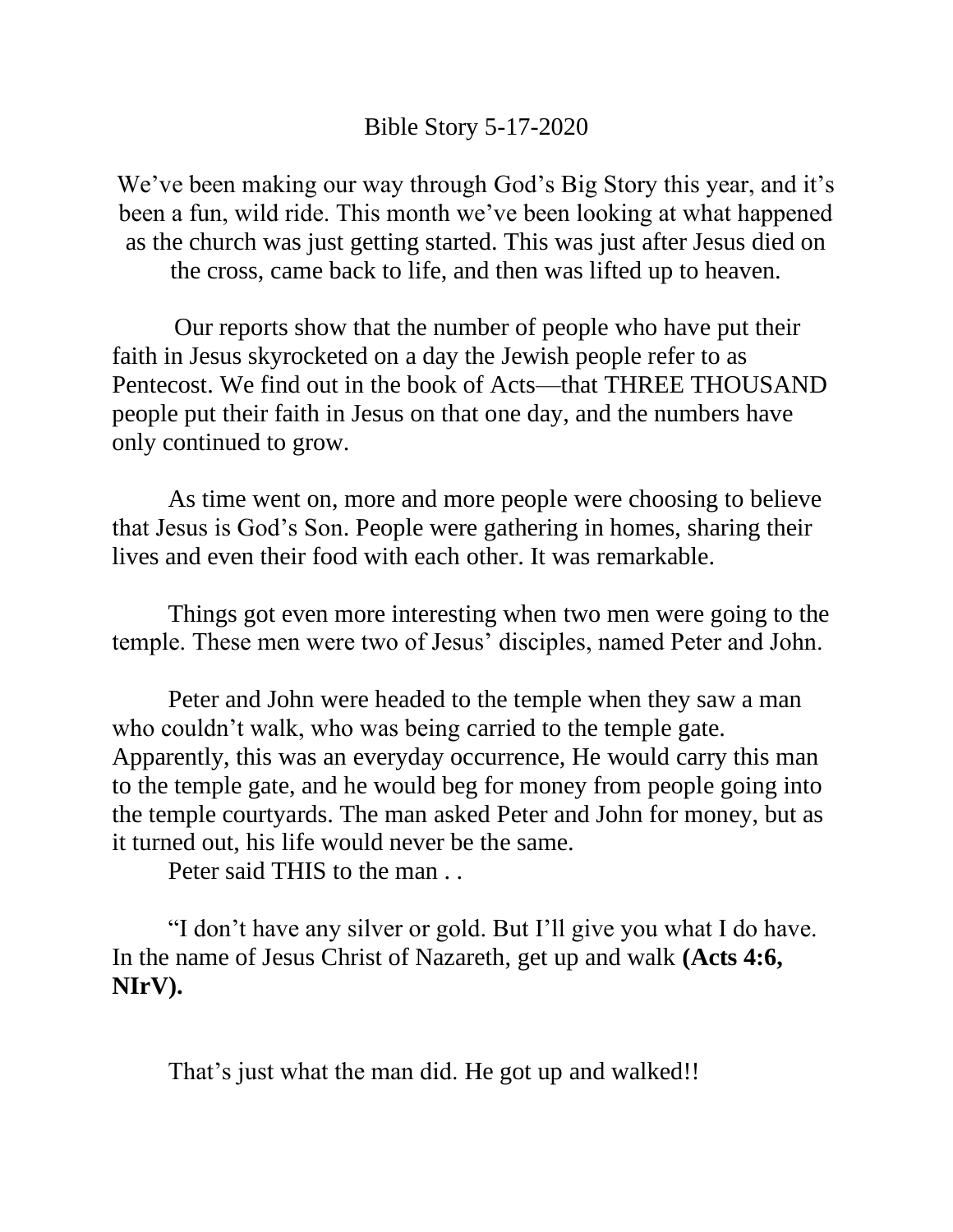As you might expect, a large crowd gathered when this went down. The man named Peter addressed the crowd.

## **Acts 3:12-19 says this**

"Fellow Israelites, why does this surprise you? Why do you stare at us? It's not as if we've made this man walk by our own power or godliness. The God of our fathers, Abraham, Isaac and Jacob, has done this. God has brought glory to Jesus, who serves him. . . . This man whom you see and know was made strong because of faith in Jesus' name. Faith in Jesus has healed him completely. You can see it with your own eyes. . . . So turn away from your sins. Turn to God. Then your sins will be wiped away"

Wow. Powerful words from Peter.

Not surprisingly, the religious leaders that heard Peter's speech were angry. They got the temple authorities involved. Peter and John were ARRESTED and put in prison.

the next day, a group of religious leaders gathered together including the high priest Annas and his family. They ordered the guards to bring Peter and John before them.

When Peter and John arrived before the Sanhedrin, the religious authorities demanded to know in whose name and power they were performing these miracles. Peter didn't hold back. He told them that they had been healing people through the power of Jesus..

## **Acts 4:10-12. Read**

"You nailed Jesus Christ of Nazareth to the cross. But God raised him from the dead. It is through Jesus' name that this man stands healed in front of you. . . .You can't be saved by believing in anyone else. God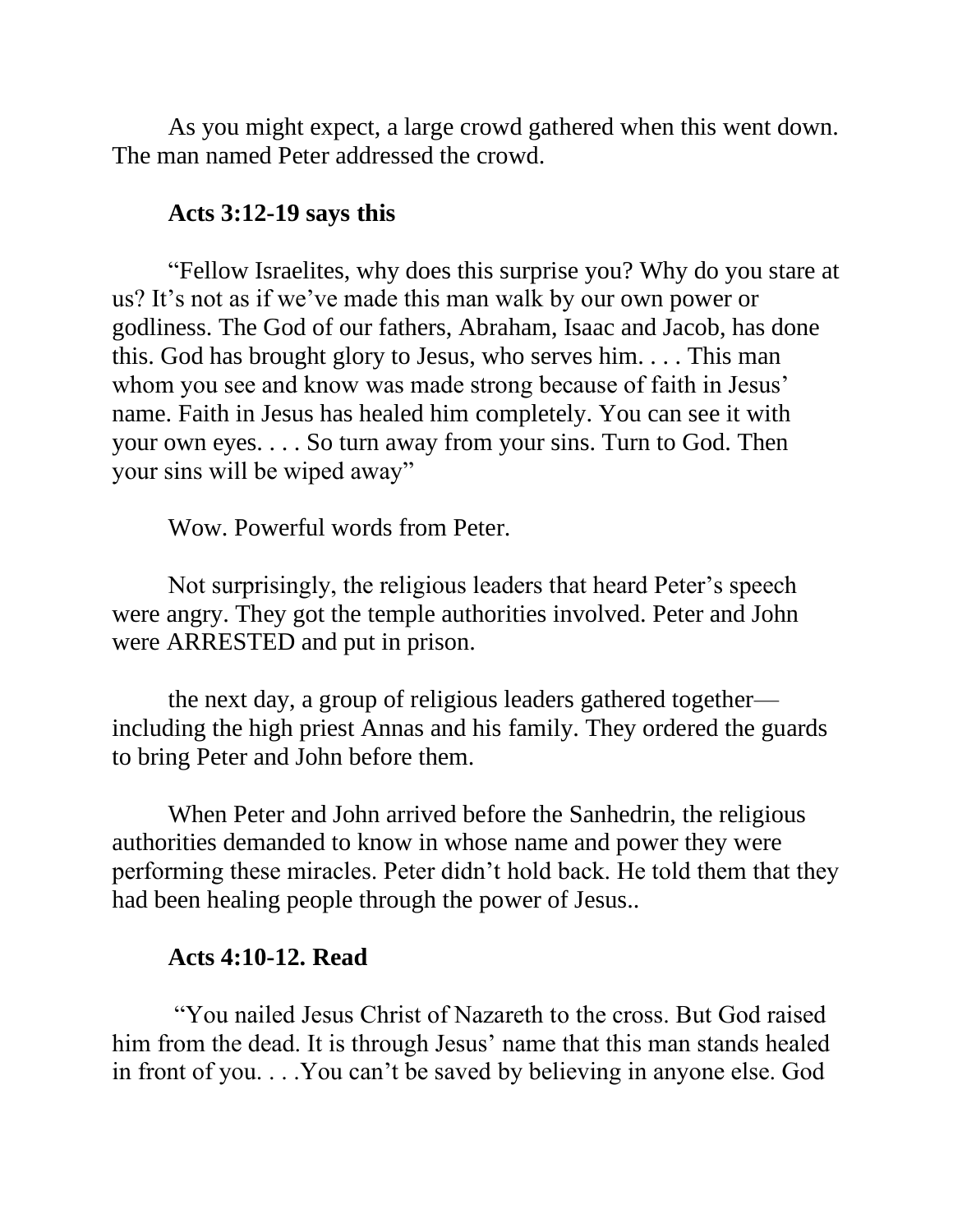has given people no other name under heaven that will save them (Acts 4:10-12 NIrV).

I am so impressed by the boldness of Peter and John. These are ordinary men with little to no training in public speaking or scriptural interpretation. How could they be so brave? Apparently, their time with Jesus had a huge effect on their bravery and wisdom.

The religious leaders commanded Peter and John to leave, and they gave the men a warning: they must never speak in Jesus' name again. I have a feeling that Peter and John had no plans to heed the warning. In fact, Peter and John said THIS to the high priest and his leaders . . . and I quote:

"Which is right from God's point of view? Should we listen to you? Or should we listen to God? You be the judges! There's nothing else we can do. We have to speak about the things we've seen and heard **(Acts 4:19-20 NIrV).**

The religious leaders couldn't find a reason to keep Peter and John in prison. After all, they couldn't deny that the miracle had taken place. The man who had been healed was standing there in front of everyone!

Peter and John are, in fact, free . . . and they are continuing to spread the message that they feel is their mission: Jesus is ALIVE!"

In fact, Peter and John had returned to their friends and told them about everything God had done. Through the power of God's Spirit, as a result of all that had been happening—the healings and the message of Jesus were continuing to spread and the number of believers had now grown to more than 5,000!

Wow. What a story! It probably wasn't so much fun for Peter and John. Those were some pretty scary moments for them. But still, Peter and John knew they had to keep going—to finish what they started.

Remember what they said: **Open the Bible to Acts 4:20 (NIrV) and read.**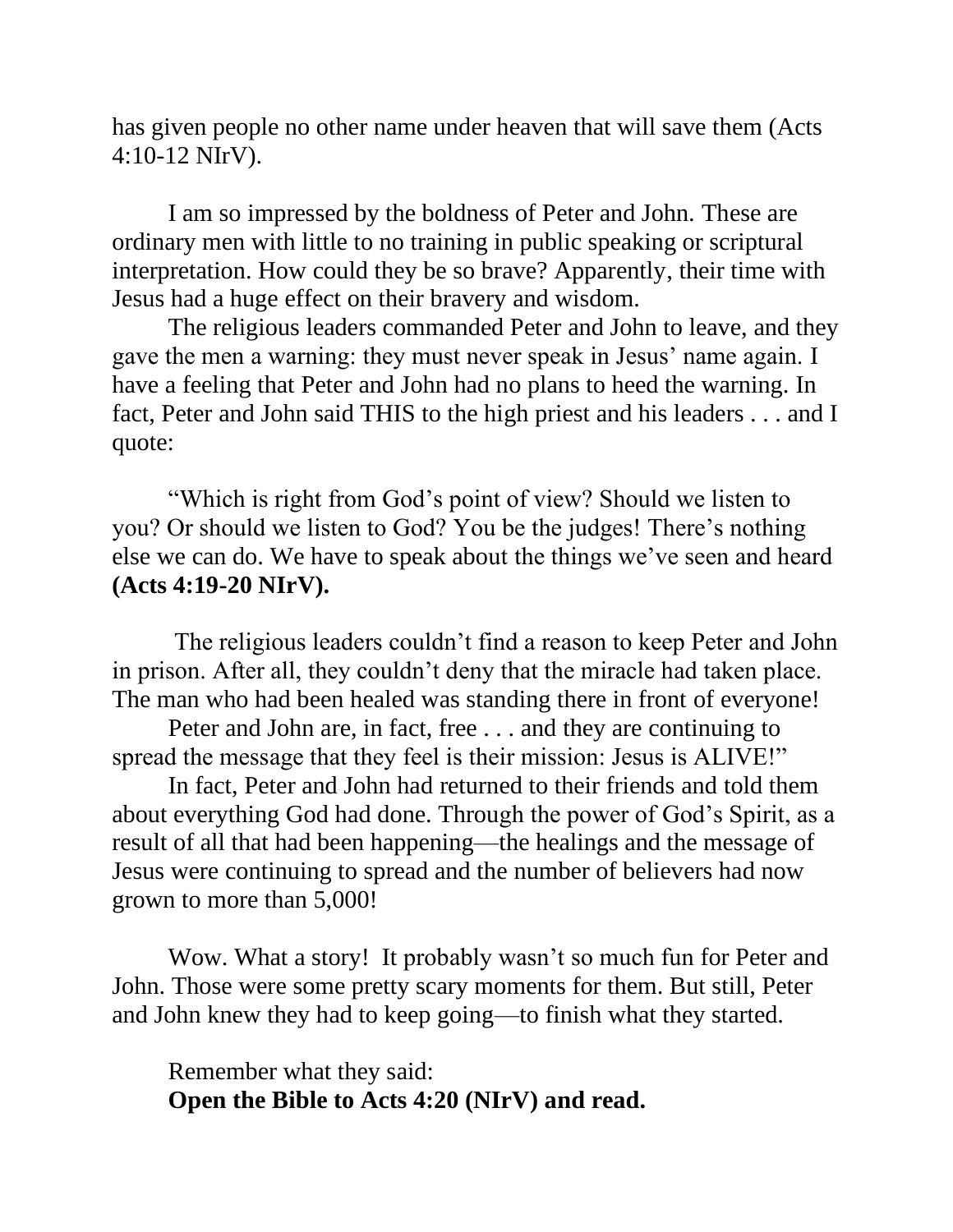"We have to speak about the things we've seen and heard."

That just shows you how determined these two men were to share the news about Jesus—even after everything they'd been through. They knew how important it is to do this:

Keep going even when it gets tough.

Peter and John make the wise choice to keep going because they knew God was with them. And God is with us, too.

## **Prayer**

Dear God,

thank You for being with Peter and John, and thank You for being with us, too. We know we can keep going even when it gets tough, because You're always there for us. Help us to finish what we've started—especially when it comes to sharing Your love with others. It may not always be easy, but we can keep going because we know You will carry us through.

We love You, and we pray these things in Jesus' name, Amen.

Peter and John knew it was their job to share the good news about Jesus. They were confident and bold because they knew God was with them. They had the Holy Spirit to help them.

They were determined to talk about Jesus, because they truly believed that He was the Savior God had promised. In the beginning,